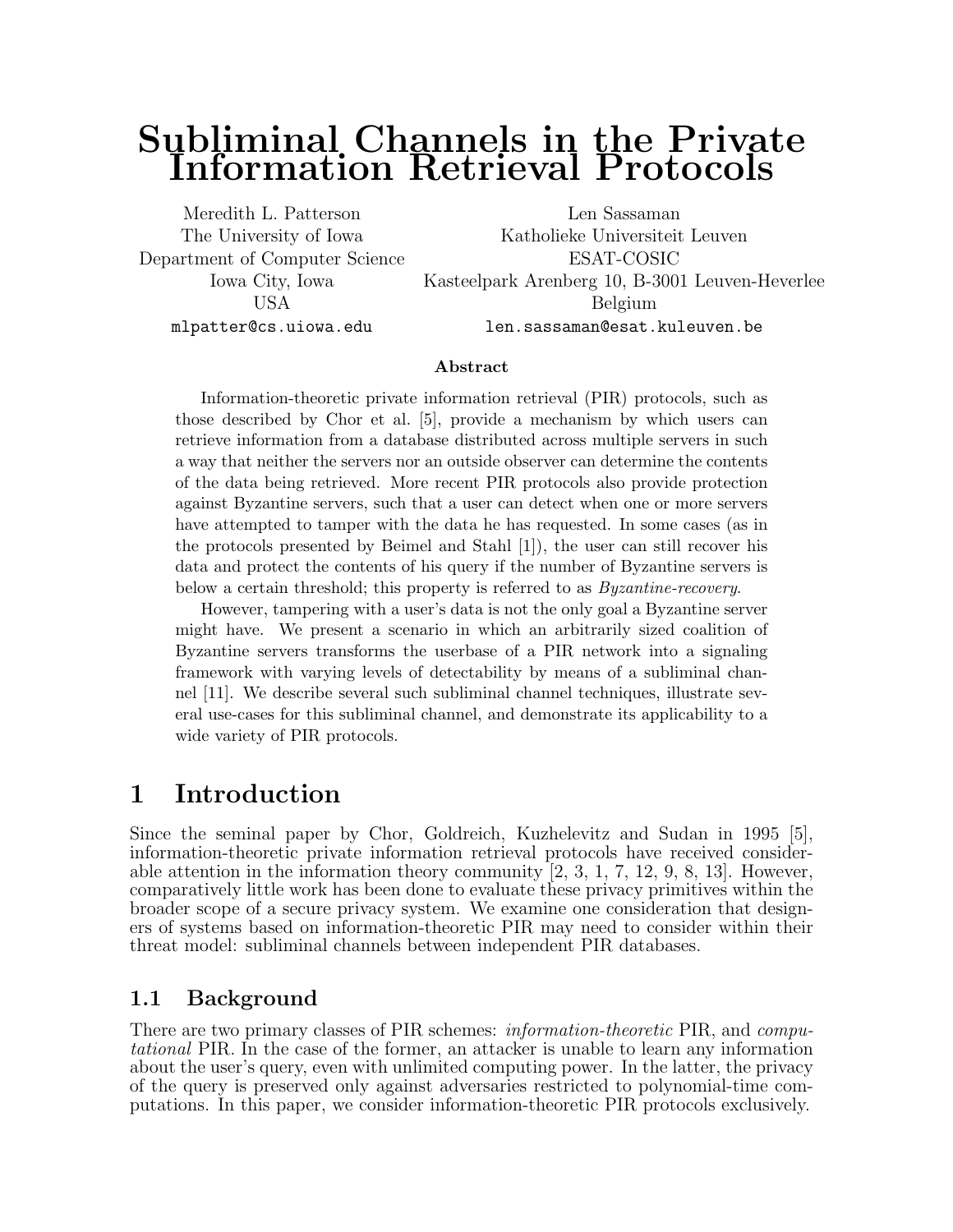# 2 Examples of Subliminal Channels in Several PIR Schemes

### 2.1 A simple subliminal channel in a Chor et al. PIR Service

Let us examine the simple xor-based PIR scheme presented in the seminal paper on PIR [5], and observe the potential for covert communication between nodes in a multiple-server PIR system.

Suppose there are three servers: an honest server A and Byzantine servers B and C in collusion. Out of n buckets, the bucket to be retrieved is bucket  $b_1$ . The user sends bit vectors  $\vec{v}_A$ ,  $\vec{v}_B$ ,  $\vec{v}_C$  to  $A, B$  and C such that  $\vec{v}_A \oplus \vec{v}_B \oplus \vec{v}_C = \langle 1000 \ldots \rangle$ , e.g.:

| д |     |    |  |
|---|-----|----|--|
| В | U   |    |  |
|   | I ) | IJ |  |

Thus A should send the user  $b_{A1} \oplus b_{A2} \oplus b_{A3}$ , B should send  $b_{B2} \oplus b_{B3} \oplus b_{B4}$ , and C should send  $b_{C4}$ . However, suppose B and C agree to flip the same bit in the vectors they received — in this case, bucket  $3$ :

| A |   |    |   | $\theta$ |
|---|---|----|---|----------|
| Β | 0 |    | U |          |
|   | 0 | ۱) |   |          |

The xor of all three vectors, and thus the xor of the returned data, still unveils the contents of  $b_1$ . More than two servers can collude in this fashion, although an odd number of colluding servers must flip bits for at least two buckets (e.g.,  $B$  and  $C$  flip bits for bucket j while C and D flip bits for bucket  $k$ ).

Observe that if it is desirable for each server to have a uniquely identifying set of bits to flip, then the length of the string describing which bits are flipped and which ones are not must be sufficiently long. In particular:

Observation 1 (Lower bound on flipped-bit string lengths) If there are n colluding servers, then the length of  $B_n$ , the set of bits which an individual server will flip or not flip, is bounded such that  $|B_n| > \lceil \lg n \rceil$ .

**Proof 1** First, note that in order to assign a unique bitstring to each server, each string must be at least  $\lvert \lg n \rvert$  bits long, otherwise there will be overlap. But it is not enough that the bitstrings be unique: they must also XOR to the all-zero string. No server can be assigned an all-zero bitstring (otherwise, that server would be instructed to never flip any bits whether it was transmitting or not, and thus could never transmit anything). Thus there are actually  $2^{\lceil \lg n \rceil} - 1$  strings from which to choose if each string is  $\lceil \lg n \rceil$  bits long. If n is a power of 2, then each bitstring must be at least  $(\lceil \lg n \rceil) + 1$ bits long, otherwise at least one string will have to overlap.

Furthermore, suppose that  $n = 2^{\lfloor \lg n \rfloor} + 1$ . Define the parity string for each bit in the set of n bitstrings as  $P_m = B_{1m} \cdot B_{2m} \cdot \ldots \cdot B_{nm}$ , where m is the position of the bit. For example, the parity strings for the set of all 3-bit strings in increasing order, less the all-zero string, are  $\{0001111\}$ ,  $\{0110011\}$ ,  $\{1010101\}$ . In order for all n strings to XOR to 0, the result of XORing the bits of each parity string must also be 0; this will always be the case when examining the parity strings for all  $2^m$  strings of m bits. There will be  $m-1$  parity strings of parity 0 for  $2^{m-1}$  strings (including the all-zero string); adding another string to the set requires the mth bit and thus the mth parity string. In order to not throw off the first  $m-1$  parity strings, the first  $m-1$  bits of the nth string must be 0. However, an  $m-1$ -bit string of 0s is already present in the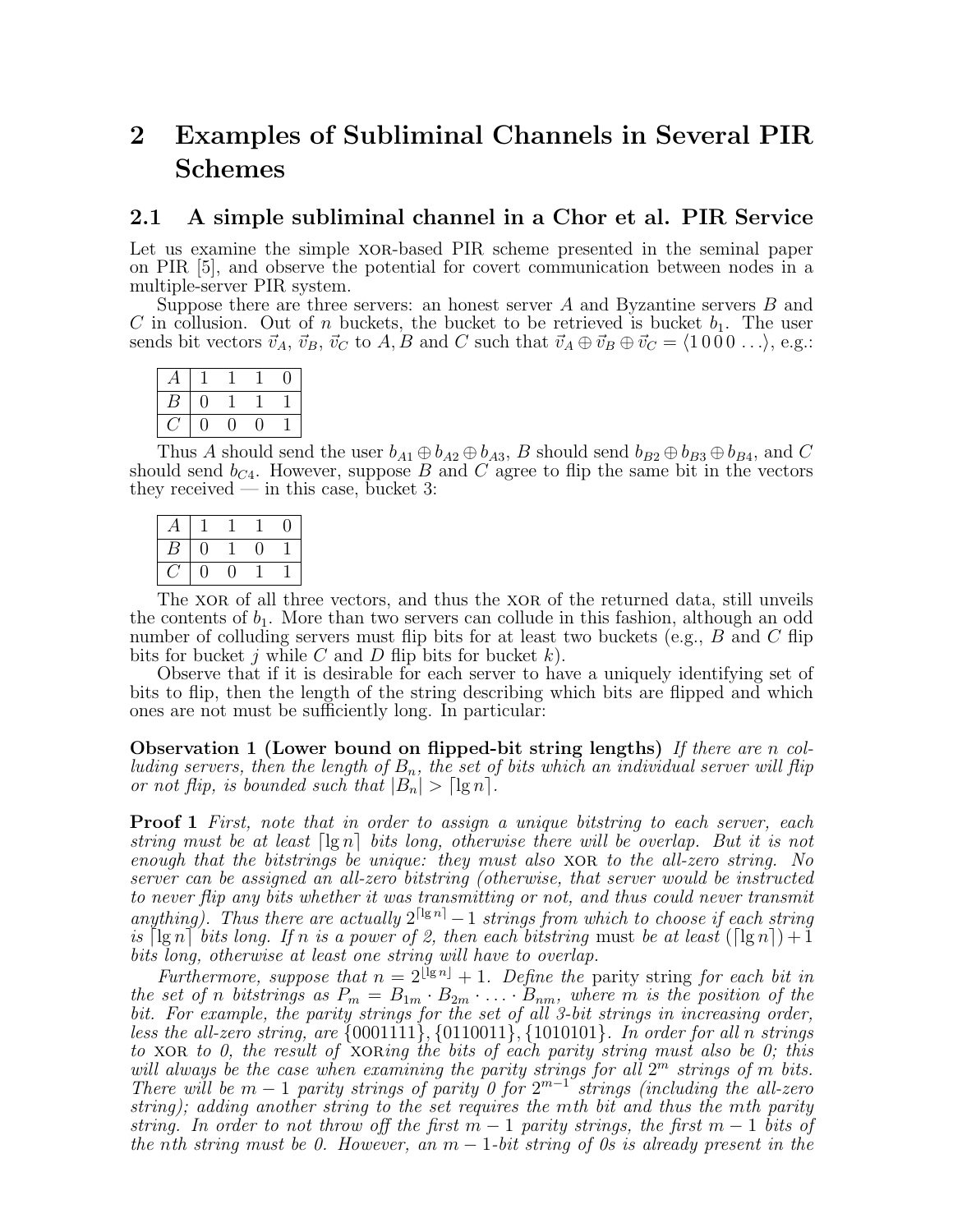$n-1$  strings already selected. Since an m-bit all-zero string cannot be present, both the already-present string and the nth string being added must have a 1 as their mth bit, but then a string has been duplicated. It is further impossible to manipulate the set of m-bit strings such that the m parity strings are all of parity 0.

Through this channel, colluding servers could communicate potentially sensitive information even if the network channel were monitored for such communication. When one server flips its prearranged bit(s) and another does not, the data which the user retrieves consists of more than one bucket xored together, and thus in the case of non-Byzantine-robust pir protocols, the user must make another attempt to retrieve his data. (Byzantine-robust pir systems are discussed below.) Colluding servers can therefore use the user as an oracle which reveals the transmission of a single bit: if the user's request succeeds, a 0 has been transmitted, and if the request fails, a 1 has been transmitted.

One might ask why colluding servers would prearrange a set of bits to flip, as this is an additional step. Indeed, if all servers preserve the original bit-string to communicate a 0 and change a random bit to communicate a 1, the same effect is preserved. However, prearranging the flipped bits provides for some security against outside tampering: if the presence of servers using this channel has been detected by an adversary who subsequently changes the responses of one or more other servers to correct for the responses sent by the colluding servers, it will be easier for the colluding servers to detect this if they already know what variations to expect from the other parties on the subliminal channel. In effect, the search space for the origin of an error decreases significantly when the set of flipped bits is prearranged. Later, when we address the multi-party use case, we will also demonstrate how a prearranged set can quickly pinpoint the identity of a malfunctioning or inoperative server within the channel participants.

#### 2.1.1 A simple use-case: the dead-man switch

Suppose that N individuals living in a police state are unable to communicate regularly without fear of letting the authorities know that they are in communication. They all wish to keep the others apprised of their safety, so they agree to announce their status to one another every day by means of a dead-man switch over the subliminal channel described above. Each participant runs a pir database server modified such that flipping bits is a manual operation (i.e., requires some approval input from the server's operator in order to occur). Suppose that one of the participants is then picked up by the secret police. He will be unable to approve any subsequent bit-flips—in effect, his hand has fallen off the switch—so all subsequent PIR queries will fail and the other participants will know that something has happened to one of their number.

However, if multiple colluding servers attempt to transmit simultaneously, they are guaranteed to fail in the case of a two-party collusion. If  $A$  and  $B$  both attempt to signal each other by not flipping their prearranged bits, then the user's original set of bit vectors is used unmodified and the user's request succeeds. When simultaneous transmissions occur in multi-party collusions, transmission failure is not guaranteed—if A and C are not supposed to flip the same bits, and both fail to perform the bit-flip, then the pir request fails as planned—but it is also impossible to determine who initiated the transmission. Thus, we extend this approach to remove the possibility of collision and enable colluding servers to identify which party is sending a signal.

### 2.2 A multi-party subliminal channel

In addition to choosing a set of bits to flip, let each colluding server  $S_i$  also choose a particular user  $M_i$  from the userbase of the PIR system. We refer to  $M_i$  as the mark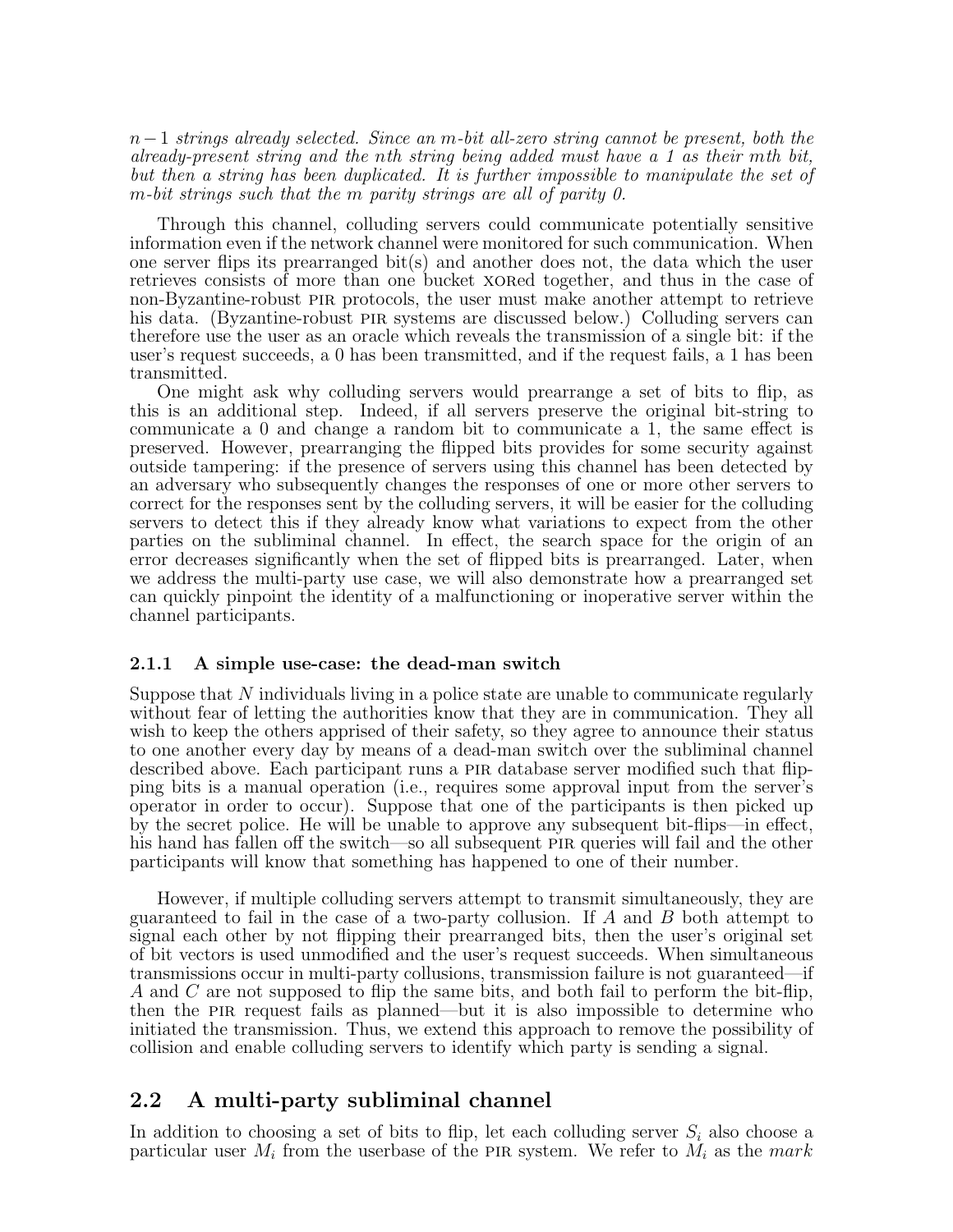for  $S_i$ , and every  $S \in \{S \setminus S_i\}$  as the *shills* for  $S_i$ . Server  $S_i$  will always perform its bit-flip operation for every  $M_j \in \{M \setminus M_i\}$ , and will fail to flip a bit in its mark's request when  $S_i$  wants to transmit a 1.  $S_i$ 's shills receive  $S_i$ 's signal by observing  $M_i$ 's behaviour, as in the single-user case.

Now, instead of a simple on-off signal shared by all participants in the channel, each server controls a stream of bits. Note, however, that if one participant suddenly drops out of the channel ("falls off the dead-man switch", as above), then all streams will produce failing PIR requests, and it will not immediately be evident which server has dropped out. We address this problem with a systematic approach for constructing the bit-strings and rotating their usage so that this failure mode can be detected. We assume an *atomic broadcast* paradigm for PIR requests; that is, for a set of servers S and a set of marks  $M$ , every server receives the requests from the marks in the same order.

#### 2.2.1 Failure detection in the multi-party model

Note that the *entire* set of flipped bits must XOR to the all-zero string so that a normal pir transaction is not interrupted. When one colluding server stops communicating, the xor of the remaining participants' strings will contain some 1s and all subsequent transactions will fail. Since each server has a mark allocated to it, however, a server can easily identify that queries for which it did not intend to transmit a 1 are failing anyway. Thus, we design the sets of bits to flip such that the bitstrings describing these sets can be systematically truncated and rotated through in order to identify the failed server. Recall from Observation 1 that for *n* servers, each bitstring must be at least  $\lceil \lg n \rceil + 1$  bits long. Again, an atomic broadcast paradigm is assumed.

**Example 1 (A three-party approach)** For servers  $A$ ,  $B$  and  $C$ , assign the initial set of strings describing which bits to flip as follows:

(In this example, buckets beyond the third are disregarded.)

For the first PIR query that the servers receive, each uses the bit-string that was first assigned to it, e.g., server A uses bit-string A. For the second query, each server uses the bit-string assigned to the next server in the list, e.g., server A uses bit-string B. For the third query, each server uses the following bit-string (server A uses string  $C$ ); for the fourth, the rotation returns to the top of the queue; and so on and so forth.

Now, suppose that server B fails. In order to initiate the failure-detection process, each of the remaining servers must be aware that a failure has occurred somewhere on the channel (i.e., each server must notice that it transmitted a 1 when it did not intend to) and they must recognise that the other servers are aware of the failure, so that they can synchronize their efforts. As soon as a server recognises that a failure has occurred, it immediately stops flipping any bits. So long as any servers continue to flip bits, however, all transactions will continue to fail. Once A and C have both recognised this, subsequent queries will succeed; thus, once the marks assigned to A, B and C have performed successful queries, recovery can begin.

As the first step, for the next query, all remaining servers revert to their initially assigned bit-strings, but truncate the last bit. Thus A uses  $\langle 11 \rangle$  and C uses  $\langle 01 \rangle$ . This query fails. Each server rotates to the next string in the queue (A uses string B and C uses string A), truncated; i.e., A uses  $\langle 10 \rangle$  and C uses  $\langle 11$ . This still fails. On the third rotation,  $\acute{A}$  uses  $\langle 01 \rangle$  and  $\acute{C}$  uses  $\langle 10 \rangle$ . This also fails, so another bit is dropped. In round 4, A uses  $\langle 1 \rangle$  and C uses  $\langle 0 \rangle$ . This fails as well. In round 5, A uses  $\langle 1 \rangle$  and C uses  $\langle 1 \rangle$ . This query succeeds, indicating that B has failed (since during round 4, B was supposed to flip the first bit in its string, and both A and C know this.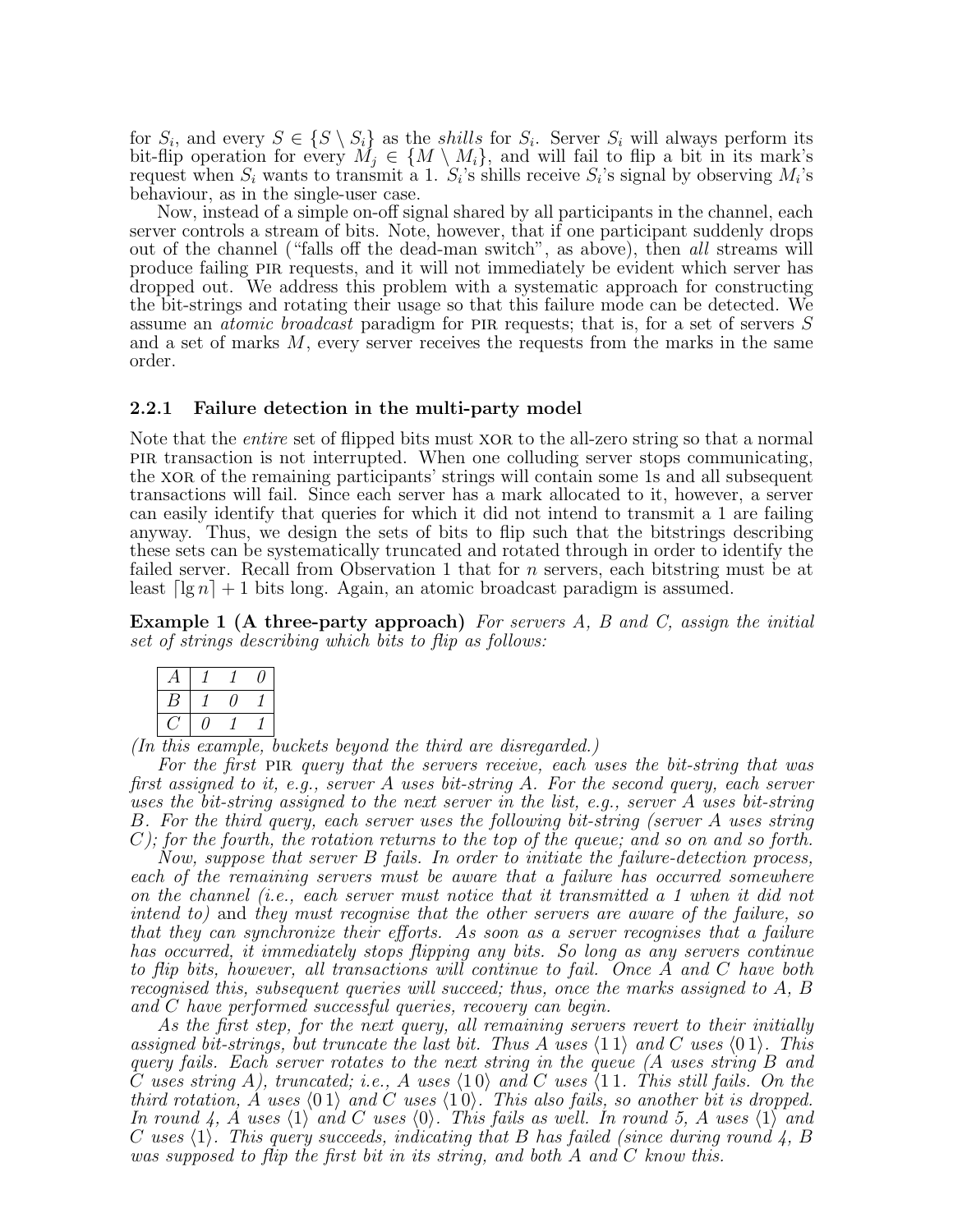Developing a systematic method of producing bit-strings suitable for failure detection in larger multi-party models is an obvious avenue for further work. Prefix coding may present useful techniques for constructing such bit-strings quickly.

One drawback to this approach is that every colluding server must observe as many marks as there are colluding servers. Network traffic between the colluding servers and the marks must therefore increase by a factor of  $n^2$ , though in a sufficiently noisy system this increase may well go unnoticed.

A worse problem, however, is the fact that each colluding server can only transmit a bit when its mark performs a pir request. In systems like the Pynchon Gate [10], requests are rate-limited to a fixed number per cycle in order to reduce the effectiveness of long-term intersection attacks and other forms of traffic analysis [6]. If each colluding server can only transmit a few bits per day, the latency of this channel becomes so high as to be useless. (Furthermore, since pir requests are user-initiated, a colluding server can be silenced if its mark goes offline for a few days.) Fortunately, this problem is easy to address: partition the userbase into sets of marks, such that  $S_i$ 's set of marks,  $M_{S_i}$ , is disjoint with  $\bigcup M_{S_j}$ ,  $\forall j \neq i$ .

### 2.3 Subliminal channels in Byzantine-robust PIR

A PIR system which consists of  $\ell$  servers, any k of which need to respond to a client's query, is referred to as a k-out-of- $\ell$  system. If  $t + 1$  servers must collude in order to compromise the privacy of a query, the system is termed t-private k-out-of- $\ell$ . If some v of the k responding servers can return an incorrect answer but the user can still reconstruct the correct response, the system is also called v-Byzantine-robust.  $v$ -Byzantine-robust protocols such as that presented in Goldberg [8] rely on polynomial interpolation to reconstruct the contents of the response to a query. When some servers are Byzantine, the set of returned values may correspond to more than one possible polynomial and therefore more than one "valid" data block. Goldberg proposes a list-decoding algorithm which recovers all possible blocks for the values returned, and does so in polynomial time. However, the additional processing time is significant seconds or even minutes—and thus the user can still function as an oracle for a group of colluding servers.

Note that a colluding server only gets one chance per user to transmit a signal, as once a Byzantine-robust client detects a Byzantine action, it does not request any more blocks from that server. Partitioning the userbase again comes into play here. Overall bandwidth goes down, because a server can only use a mark to transmit a 1 once, and once a server has done so, it cannot use that mark again. However, a server can easily pass an expended mark to another colluding server; i.e., once  $S_i$  has transmitted a 1 using mark  $M_i$ , all the colluding servers revise their list of marks, assigning  $M_i$  to  $S_{i+1}$ modulo *n*, the number of colluding servers.

As a final note, observe that servers establishing a subliminal channel over a v-Byzantine-robust protocol need not (and, in practice, probably should not) prearrange their incorrect answers. Since the colluding servers do not know what seed values have been sent to the non-colluding servers in the network, it is extremely difficult to construct a set of responses which will still interpolate to only one valid polynomial. Thus, servers should always transmit correct responses to their shills' marks, and only transmit incorrect responses to their own marks when they wish to transmit a 1. A v-Byzantine-robust system can still be used as a dead-man switch if a server is configured to require approval to transmit a correct response, and send an incorrect response if no approval is given, but detecting who tripped the switch requires a different (and far simpler) procedure. Since Byzantine-robust clients stop requesting blocks from servers which have taken Byzantine actions, a server which has fallen off the switch will eventually end up blacklisted by all clients in the system. Participants in the channel could simply generate their own dummy traffic and use their own clients'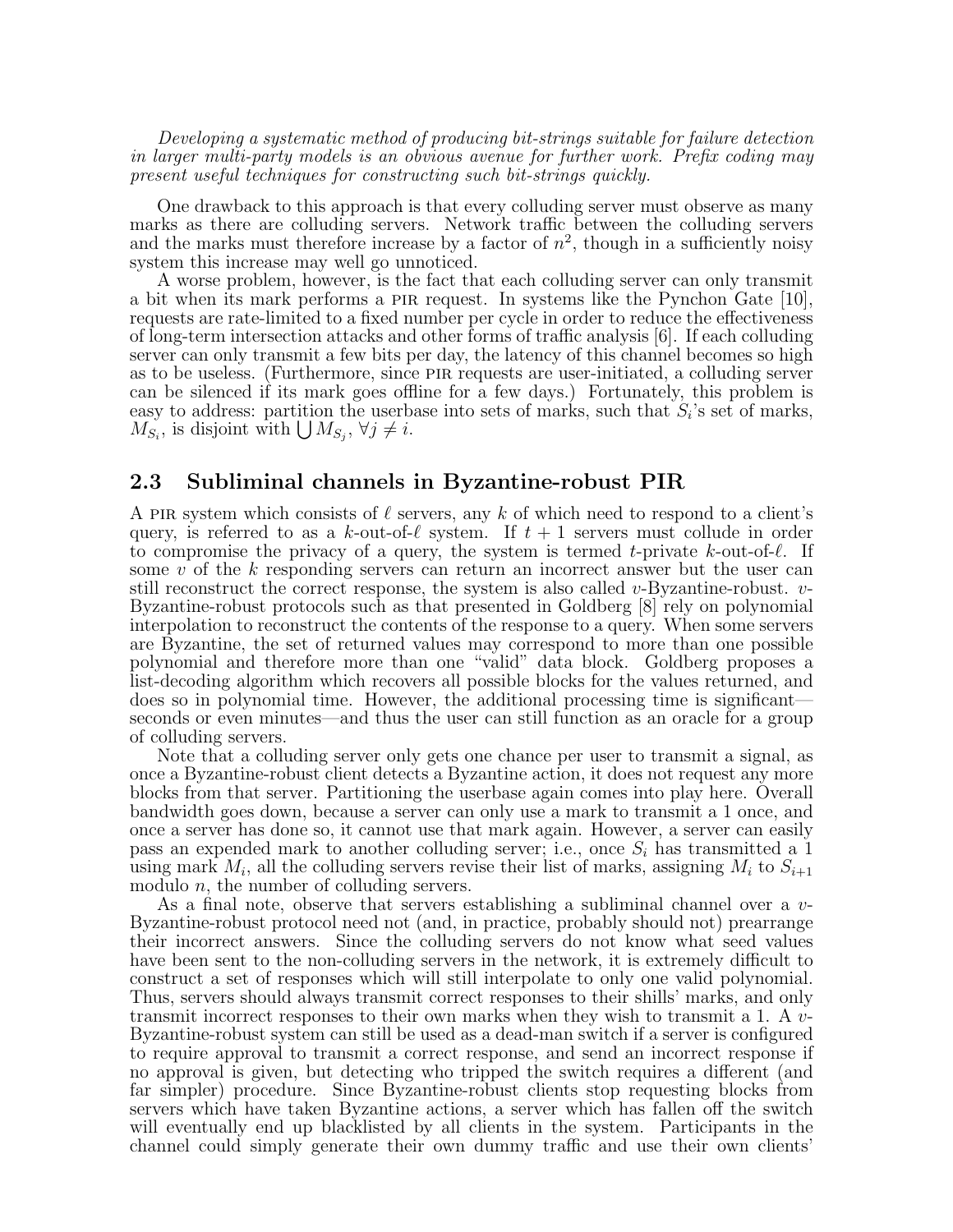Byzantine-recovery capabilities to determine which server has stopped transmitting valid traffic.

## 3 Coercing Collusion from Users

In their paper "A Pact with the Devil", Bond and Danezis discuss ways an adversary can entice third-party users to facilitate his attacks by cooperating in exchange for incentives (and under threat of punishment for failure to cooperate) [4]. A clever attacker employing these methods could significantly broaden the communication channel for the covert communications of the servers; rather than simply relying on an unwitting user's side-channel leakage in the form of success-or-failure detection, users could be drafted into relaying messages encoded in the seemingly random data that PIR clients transmit to the PIR databases. The human factor to the security of such systems should be further explored in light of attack schemes such as those presented in [4].

## 4 Future Work

### 4.1 Byzantine-robustness among the Byzantines

The general approach described in this paper requires all colluding servers to be *faithful* to each other, i.e., not interfere with other servers' marks and not alter the data they send to users beyond their manipulation of the request string. A Byzantine shill can produce spurious signals from  $S_i$  by neglecting to flip its prearranged bits in a request from  $M_i$ , or by flipping random bits in the bit-string or the data sent to  $M_i$ . Furthermore, a Byzantine (or merely malfunctioning) server outside the colluding group can also produce a spurious signal. If the only means of determining whether a signal has been sent is whether a mark's request succeeds or fails, then if all colluding servers flip their bits as arranged and a server outside the group takes a Byzantine action, the mark will still have to retry its request or perform a recovery action, thus the mark's behaviour will indicate that a signal was sent.

However, although servers within a collusion group should technically be considered Byzantine with respect to the pir system as a whole, the behaviour of faithful colluding servers differs from Byzantine servers outside a collusion group, and this behaviour lends itself to differentiation.

Further work must be done to develop a Byzantine-robust collusion algorithm for Byzantine servers, if needed for a given attacker's own threat model, though solutions to this problem can be found in existing literature, and are out of the scope of this paper.

## 4.2 Multiple collusion groups

The multi-party approach described in this paper assumes that no mark will be assigned to more than one colluding server. However, when more than one group of servers agrees to collude, it is probable that two servers in different groups will choose the same mark. Thus, it is likely that multiple groups attempting to establish a subliminal channel on the same pir network will experience irreparable collisions as they attempt to broadcast at the same time, thus rendering both channels unreadable. Investigating techniques for discovering the existence of multiple channels on one pir network, and possibly establishing non-colliding channels, is also a subject for further work.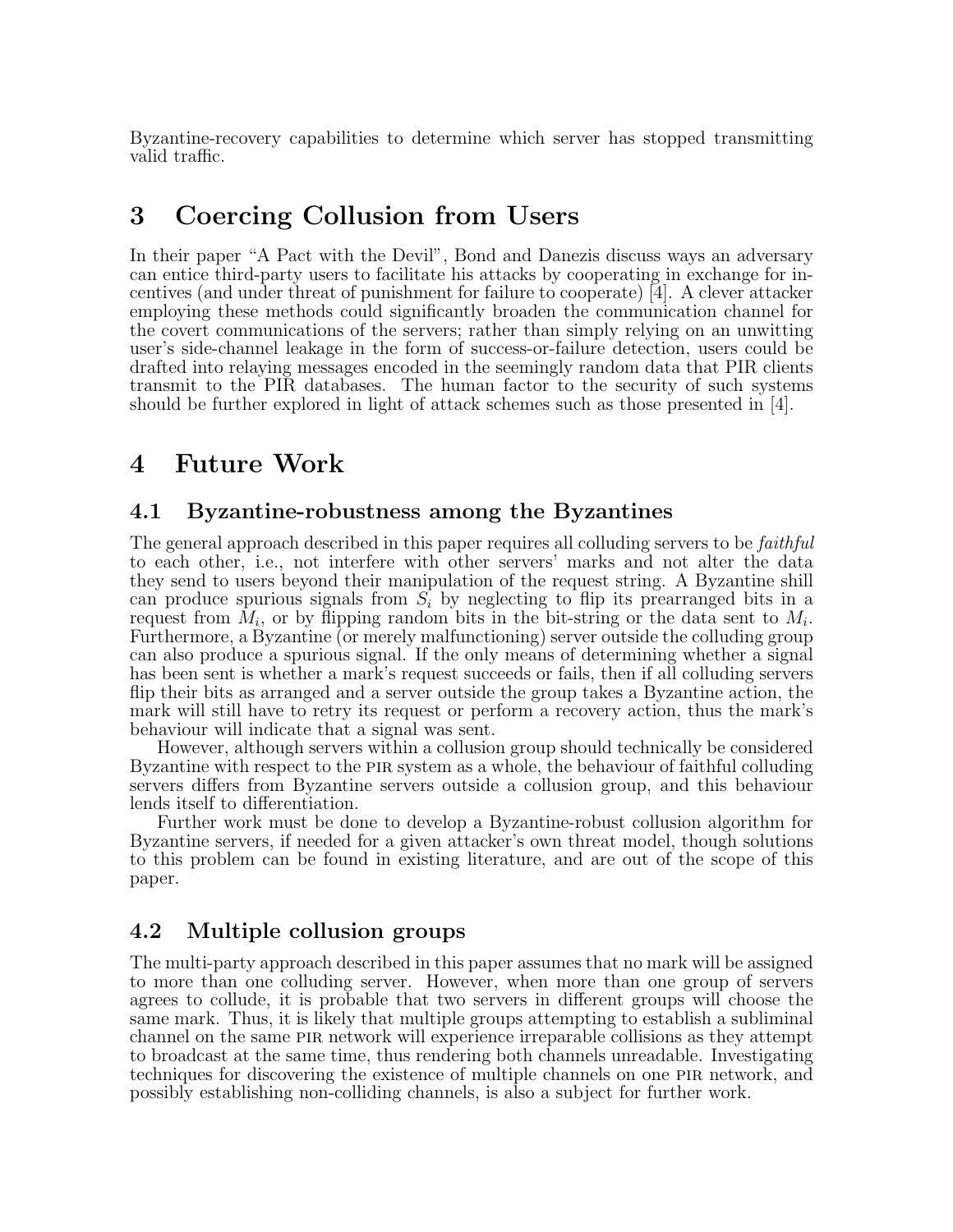# 5 Conclusion

In this paper, we have demonstrated the potential for a subliminal communication channel in distributed private information retrieval networks which is indistinguishable from ordinary network errors. We have shown its applicability to  $XOR$ -based and polynomial-interpolation-based pir systems, and have shown how an arbitrarily large number of parties can communicate using this channel. Furthermore, we have shown a method for failure detection in the multi-party model and opened avenues for investigation toward making this channel more robust against outside interference. More work must be done to make this a reliable channel for complex, ongoing communication, but for simple use-cases, the necessary tools are already in place.

Acknowledgements Meredith L. Patterson would like to thank the COSIC group at K.U. Leuven, for its hospitality during her visit to Leuven, and for the discussions which led in part to this work.

Len Sassaman's work was supported was supported in part by the Concerted Research Action (GOA) Ambiorics 2005/11 of the Flemish Government, by the IAP Programme P6/26 BCRYPT of the Belgian State (Belgian Science Policy), and by the EU within the PRIME Project under contract IST-2002-507591.

# References

- [1] A. Beimel and Y. Stahl. Robust information-theoretic private information retrieval. In S. Cimato C. Galdi G. Persiano, editor, 3rd Conf. on Security in Communication Networks, volume 2576 of Lecture Notes in Computer Science, pages 326–341. Springer-Verlag, 2002.
- [2] Amos Beimel and Yuval Ishai. Information-theoretic private information retrieval: A unified construction. Lecture Notes in Computer Science, 2076:89–98, 2001.
- [3] Amos Beimel, Yuval Ishai, Eyal Kushilevitz, and Jean-François Raymond. Breaking the  $O(n^{1/(2k-1)})$  Barrier for Information-Theoretic Private Information Retrieval. In Proceedings of the 43rd IEEE Symposium on Foundations of Computer Science (FOCS), 2002.
- [4] Mike Bond and George Danezis. A pact with the devil. In New Security Paradigms Workshop (NSPW 2006), page 13, Schloss Dagstuhl,DE, 2006. ACM.
- [5] Benny Chor, Oded Goldreich, Eyal Kushilevitz, and Madhu Sudan. Private information retrieval. In IEEE Symposium on Foundations of Computer Science, pages 41–50, 1995.
- [6] George Danezis. Statistical disclosure attacks: Traffic confirmation in open environments. In Gritzalis, Vimercati, Samarati, and Katsikas, editors, Proceedings of Security and Privacy in the Age of Uncertainty, (SEC2003), pages 421–426, Athens, May 2003. IFIP TC11, Kluwer.
- [7] Yael Gertner, Shafi Goldwasser, and Tal Malkin. A random server model for private information retrieval or how to achieve information theoretic pir avoiding database replication. In RANDOM '98: Proceedings of the Second International Workshop on Randomization and Approximation Techniques in Computer Science, pages 200–217, London, UK, 1998. Springer-Verlag.